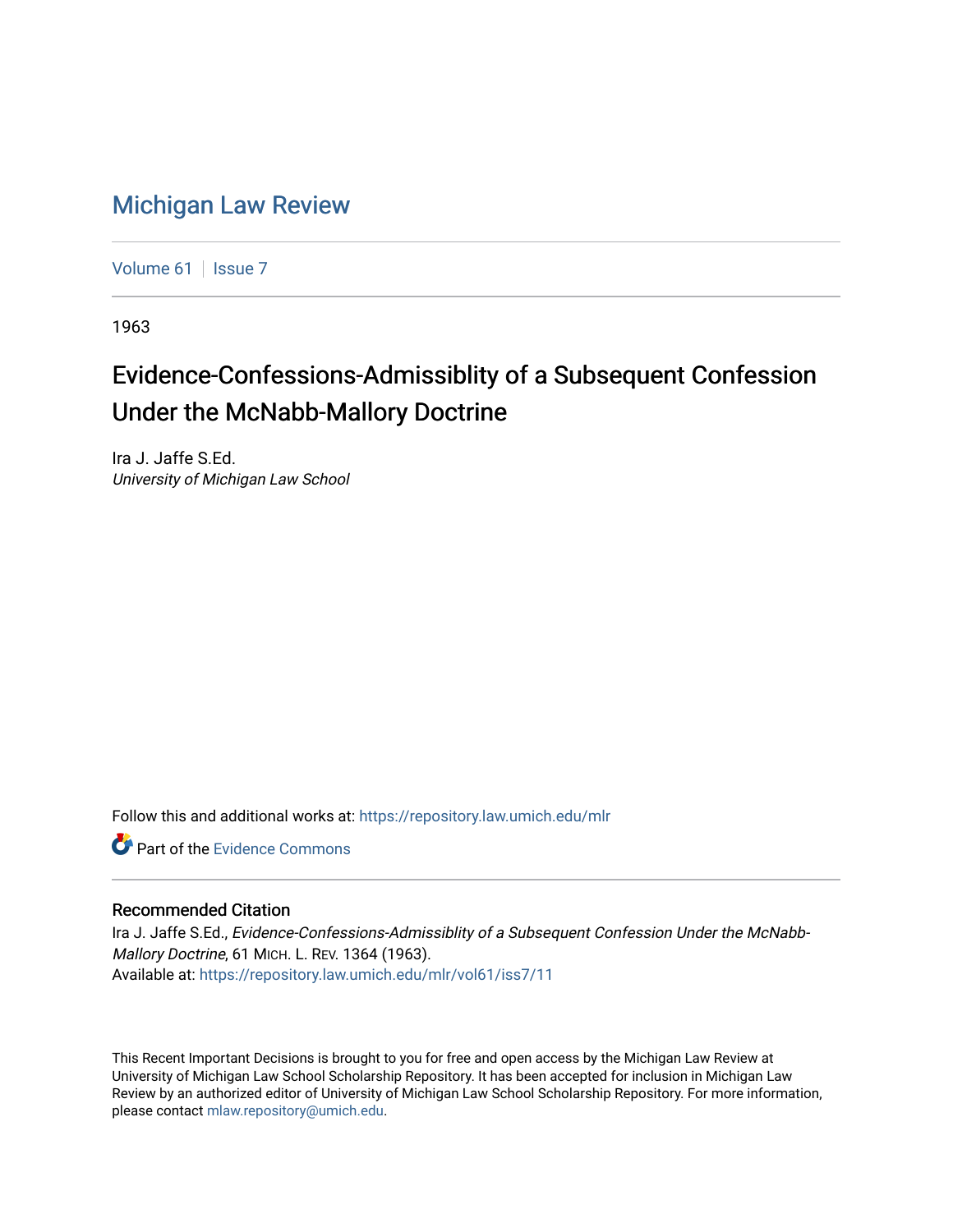EVIDENCE-CONFESSIONS-ADMISSIBILITY OF A SUBSEQUENT CONFESSION UNDER. THE McNABB-MALLORY DoCTRINE--Defendant was indicted for first degree murder and convicted of manslaughter in the Federal District Court for the District of Columbia. Defendant had willingly directed the police to the victim's body and voluntarily signed a written confession during a period of thirty-four hours detention prior to arraignment. At the arraignment defendant was informed of his rights and indicated that he was aware of them; in addition, the preliminary hearing was postponed in order to provide him opportunity to obtain counsel. Twenty hours after his arraignment the defendant once again voluntarily confessed while giving a police officer instructions as to the disposition of the victim's body. At the trial the first confession was excluded because it was made during a period of illegal detention;<sup>1</sup> however, the second confession was admitted as evidence upon a finding by the judge that it was voluntary and independent of the first one. On appeal, held, reversed and remanded for a new trial.2 A subsequent confession, obtained soon after the rendition of

1 FED. R. CRIM. P. 5(a).

2 The court sitting en bane was split, with four judges dissenting, and one judge concurring with the majority for the reasons stated in the majority opinion and for the additional reasons stated in his own concurring opinion. Principal case at 248.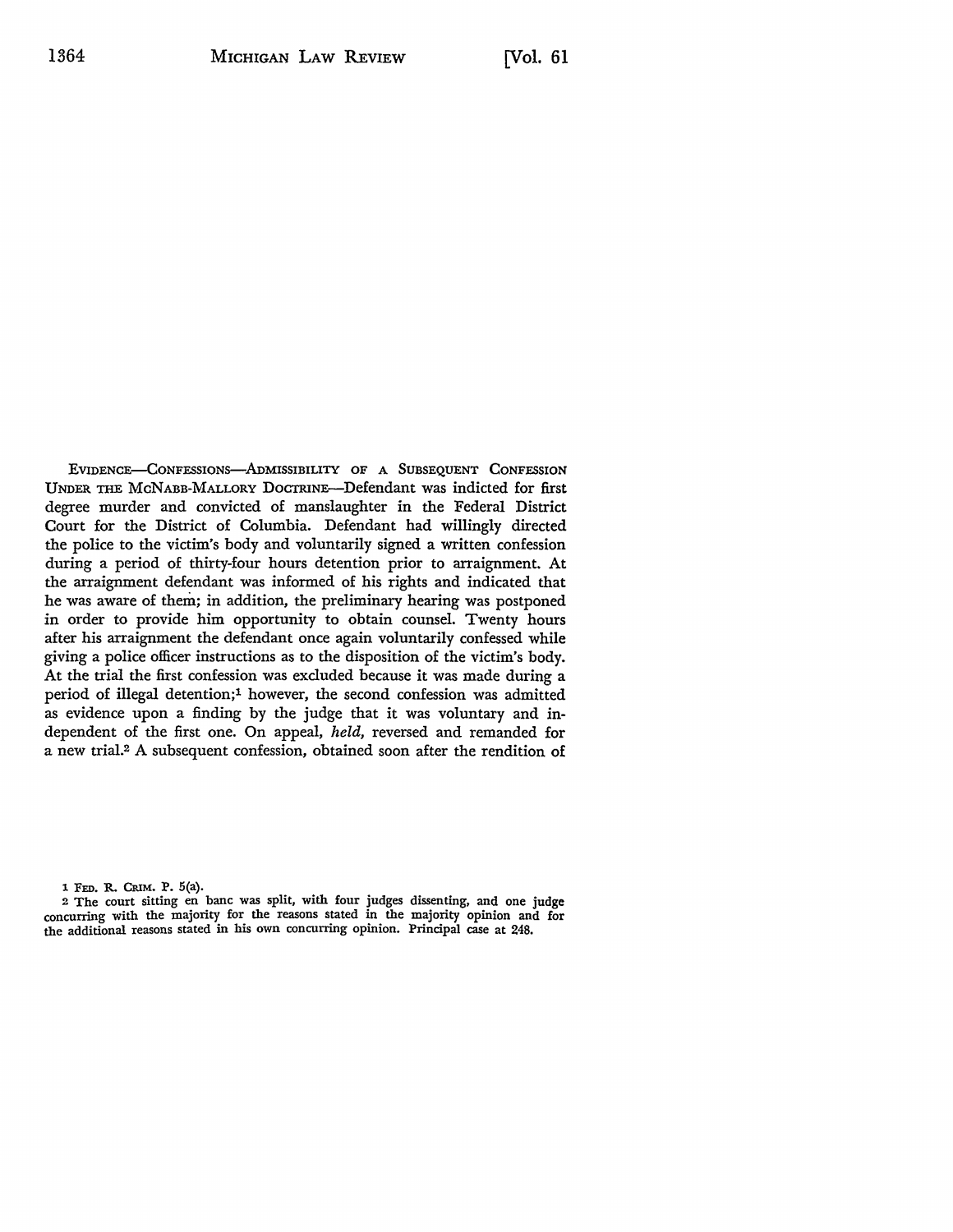an inadmissible confession, and before the defendant has the aid of counsel, is inadmissible. *Killough v. United States,* 315 F.2d 241 (D.C. Cir. 1962).

Two exclusionary doctrines are applied in the federal courts to render confessions inadmissible. On the one hand, confessions induced by coercive methods are excluded because their admission constitutes a violation of due process of law. The underlying rationale for holding coerced confessions inadmissible has been that confessions so obtained are involuntary and unreliable; however, these two conditions are not of equivalent significance, as confessions made involuntarily are inadmissible even though their accuracy can be independently substantiated.3 Initially, the coerced confession doctrine excluded only those confessions obtained by force, threat of force, or a promise of leniency,4 but recently it has been extended to include prolonged questioning as a ground for exclusion where the pressure was only psychological rather than physical.5 In contrast to the constitutional invalidation of coerced confessions is the exclusionary rule, applicable only in federal courts,<sup>6</sup> based upon Rule  $5(a)$  of the Federal Rules of Criminal Procedure, which requires that after arrest the accused must be taken before a commissioner for arraignment "without unnecessary delay." In a series of decisions, primarily *McNabb*,<sup>7</sup> Upshaw,<sup>8</sup> and *Mallory*,<sup>9</sup> the Supreme Court has formulated this doctrine which, in effect, renders inadmissible any confession obtained while the defendant was being detained in violation of Rule 5(a).10 Although some federal courts have suggested the likelihood that extended detention will result in coercive police methods,<sup>11</sup> the rule itself is not based on constitutional grounds;<sup>12</sup> indeed, no inquiry is made as to the existence of coercion once "unnecessary delay"

<sup>8</sup>McCORMICK, EVIDENCE § 111, at 232 (1954). Reliability of a confession is immaterial; it must be voluntary and not be induced by unfair police measures. Watts v. Indiana, 338 U.S. 49, 50 n.2 (1949). *Cf.* Rochin v. California, 342 U.S. 165, 173 (1951); Lisenba v. California, 314 U.S. 219, 236 (1941); Bram v. United States, 168 U.S. 532, 542 (1897).

4 Brown v. Mississippi, 297 U.S. 278 (1936). Unfair police methods sufficient for exclusion are: the fear of mob violence, *e.g.,* Payne v. Arkansas, 356 U.S. 560 (1958); threats of bodily harm, *e.g.,* Malinski v. New York, 324 U.S. 401, 406 (1945); use of physical force, *e.g.,* Brown v. Mississippi, 297 U.S. 278 (1936); pressures of bargains for leniency, *e.g.,*  Crawford v. United States, 219 F.2d 207 (5th Cir. 1955).

IS Physical harm or threat of violence is not a necessity for finding the confession involuntary. See Fikes v. Alabama, 352 U.S. 191 (1956). For the general development of these standards, see Maguire, *"Involuntary" Confessions,* 31 TuL. L. REv. 125 (1956); Comment, 27 FORDHAM L. REv. 396 (1958).

<sup>6</sup>*But see* People v. Hamilton, 359 Mich. 410, 102 N.W.2d 738 (1960).

7 McNabb v. United States, 318 U.S. 332 (1943).

s Upshaw v. United States, 335 U.S. 410 (1948).

9 Mallory v. United States, 354 U.S. 449 (1957).

10 The Supreme Court has the power to formulate rules of evidence applicable to the administration of federal criminal trials. 18 U.S.C. § 3771 (Supp. III, 1961). See Wolfe v. United States, 291 U.S. 7 (1934).

11 Unlawful detention was thought to give the police the opportunity to apply unfair pressure before the defendant had the benefit of being informed of his rights by the commissioner. United States v. Carignan, 342 U.S. 36, 45 (1951).

12 See Brown v. Allen, 344 U.S. 443, 476 (1953); United States v. Mitchell, 322 U.S. 65, 68 (1944); McNabb v. United States, 318 U.S. 332, 340 (1943).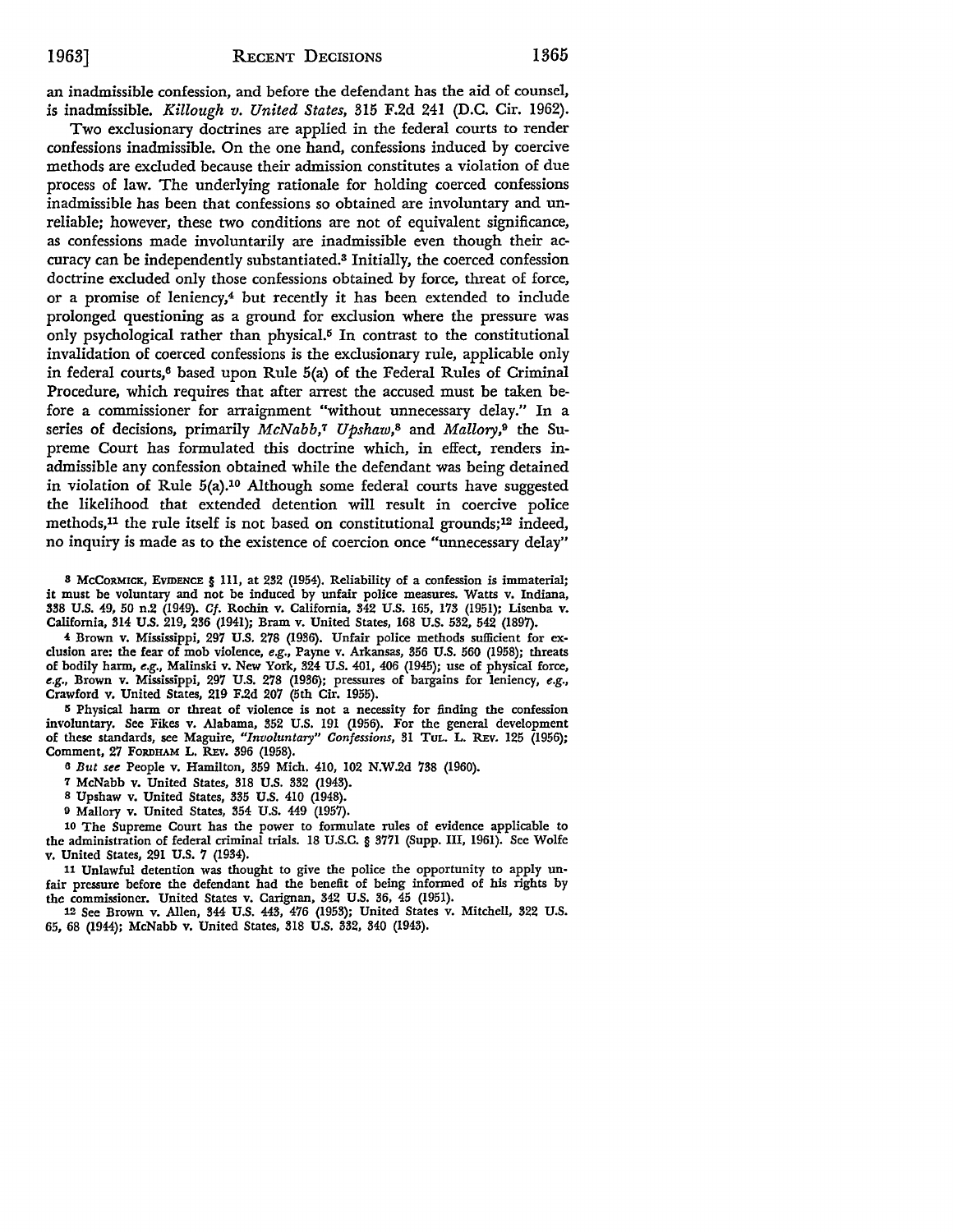has been shown.13 Instead, the *McNabb-Mallory* doctrine is a rule of per se inadmissibility designed primarily to deter federal officers from using pre-arraignment detention as an investigative device.14

Subsequent confessions, following a coerced confession, are not necessarily inadmissible. Admission of the subsequent confession into evidence is conditioned on a showing that it was voluntary and independent of the earlier coerced confession.15 Among the factors considered by the courts in determining the voluntariness and independence of a subsequent confession, the following appear to be the most significant: the elapsed time between the two confessions,16 the role of the authorities in inducing the second confession,<sup>17</sup> the degree of spontaneity displayed in making the second confession,<sup>18</sup> and the existence of an opportunity to consult with counsel.19 The rationale for the application of these particular factors seems to be coincident with the rationale for the exclusion of the initial confession, in that these factors are designed to test whether elements of coercion which induced the first confession contributed to the rendition of the subsequent admission of guilt.

Generally, the federal courts seem to analyze the circumstances of a subsequent confession in the same manner whether the original confession was actually coerced or simply inadmissible under the *McNabb-Mallory* doctrine. Three illegal detention cases decided prior to the principal case dealt with subsequent confessions. In the first, *United States v. Bayer,20* the Supreme Court upheld the admission of a second confession made six months after an inadmissible confession was obtained. Although the Court recognized the psychological pressure on a defendant once he has let the "cat out of the bag," it concluded that the making of a confession under circumstances which precludes its introduction into evidence will not perpetually disable the confessor from making an admissible declaration of guilt after the conditions invalidating the earlier confession

13 "[A] confession is inadmissible if made during illegal detention due to failure promptly to carry a prisoner before a committing magistrate, whether or not the 'con-fession is the result of torture, physical or psychological .•. .' " Upshaw v. United States, 335 U.S. at 413.

14 McNabb v. United States, 318 U.S. 332, 340 (1943). This requirement of a prompt hearing has been codified in Rule 5(a) of the Federal Rules of Criminal Procedure; however, pre-arraignment confessions made during necessary delays have been held admissible. See Porter v. United States, 258 F.2d 685 (D.C. Cir. 1958), *cert. denied,* 360 U.S. 906 (1959) (commissioner unavailable, office closed for the night); Mallory v. United States, 354 U.S. 449, 455 (1957) (dictum) (delay to check and verify defendant's story).

15 McCORMICK, *op. cit. supra* note 3, § 114. See Watts v. United States, 278 F.2d 247 (D.C. Cir. 1960).

16 United States v. Gottfried, 165 F.2d 360, 366-67 (2d Cir. 1948); cf. United States v. Bayer, 331 U.S. 532, 541 (1947).

17 See Lyons v. Oklahoma, 322 U.S. 596, 604-05 (1944).

18 See, *e.g.,* Stroble v. California, 343 U.S. 181, 191 (1952); Lyons v. Oklahoma, *supra*  note 17, at 604-05.

19 United States v. Morin, 265 F.2d 241, 245-46 (3d Cir. 1959).

20 331 U.S. 532 (1947).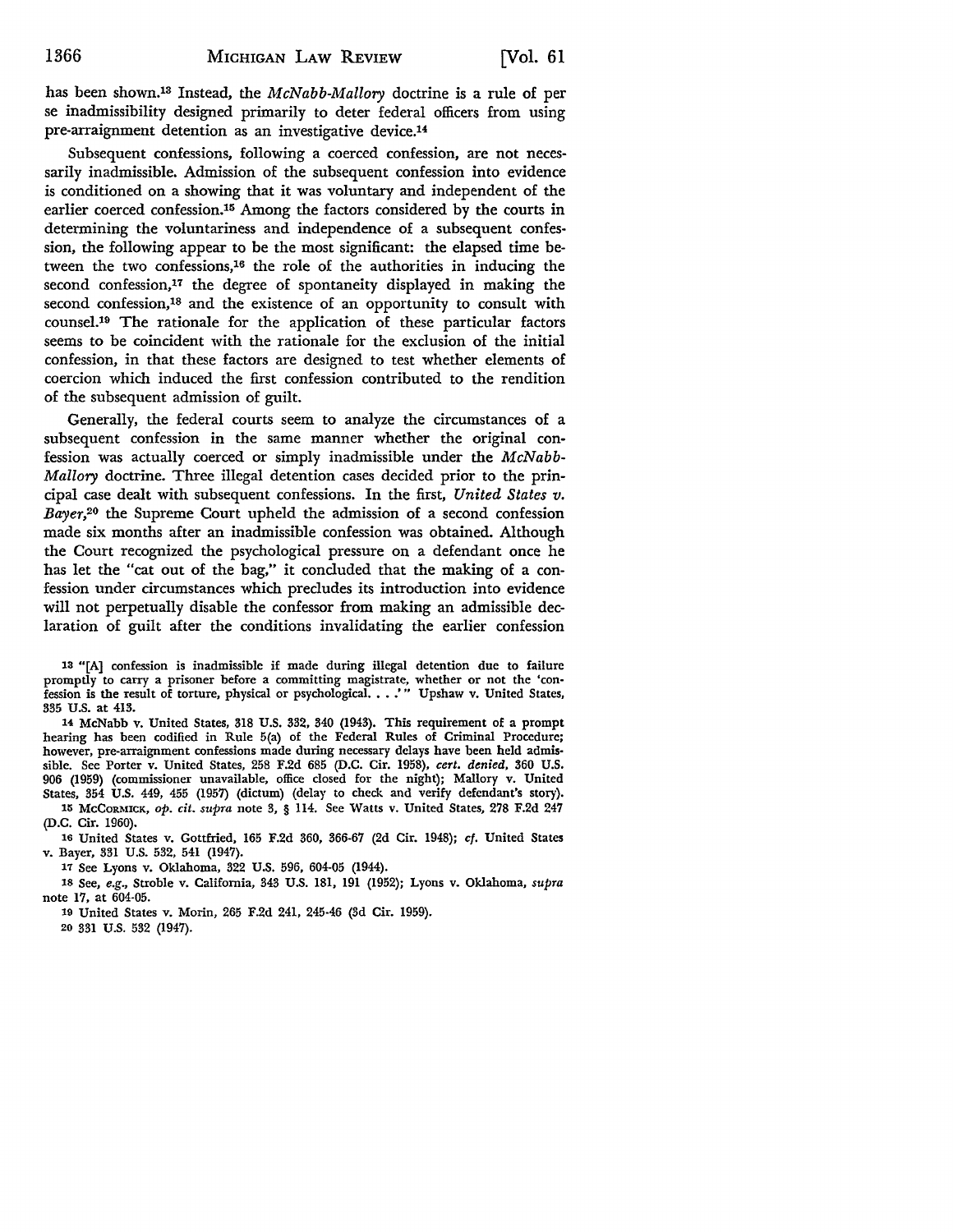are removed.21 The other two cases, *Goldsmith v. United States22* and *Jackson v. United States,23* were recently decided by the Court of Appeals for the District of Columbia, as was the principal case. In *Goldsmith* the defendants affirmed the barred confession upon return from the preliminary hearing in a colloquy with one of the persons robbed. This oral confession was admitted on the basis that it was voluntary and not the fruit of the original confession.24 And in *Jackson* the defendant orally informed the police officers, after being advised of his rights by the magistrate, that his inadmissible written confession was true. The admission of this oral affirmation of the inadmissible confession was upheld, because it had been rendered by the defendant after the preliminary hearing and receipt of judicial cautioning.25 In each of the three cases the court considered the circumstances of the later confession to determine whether it was voluntary and independent of the earlier inadmissible confession.

Although the basis for the decision in the principal case is not clearly stated, the approach seemingly taken by the court was, once again, to make a determination of whether the second confession was voluntary and independent. The court distinguished *Goldsmith* and *Jackson* by construing them as requiring that the accused actually have the advice of counsel before the subsequent confession was made,26 thus suggesting that the advice of counsel in the interim between confessions is indispensable to the admission of a subsequent confession. This requirement of counsel, coupled with the majority's disregard for the trial judge's determination that the subsequent confession was voluntary and independent, lends credence to the argument that the principal case does not follow the accepted procedure of considering all the circumstances of the second confession. Although such a construction is possible, the fact that the court distinguishes, rather than overrules, *Jackson* and *Goldsmith21* seems to lead to the conclusion that the court did not refute the accepted test, but merely re-examined the facts, giving great weight to the absence of counsel, and found that the second confession was not voluntary and independent.

Either interpretation of the holding in the principal case suggests that essentially the same test will be applied whether the subsequent confession follows an earlier coerced confession or one that is inadmissible under the *McNabb-Mallory* rule, without any importance being attached to the difference in the principles underlying those two doctrines. What appears

21 *Id.* at 541. See Note, 70 YALE L.J. 298 (1960).

22 277 F.2d 335 (D.C. Cir. 1960), *cert. denied,* 364 U.S. 863 (1961).

23 285 F.2d 675 (D.C. Cir. 1960), *cert. denied,* 366 U.S. 941 (1961).

24 Goldsmith v. United States, 277 F.2d 335, 341 (D.C. Cir. 1960), *cert. denied,* 364 U.S. 863 (1961), 74 HARV. L. REV. 1222.

25 Jackson v. United States, 285 F.2d 675, 679 (D.C. Cir. 1960), *cert. denied,* 366 U.S. 941 (1961), 47 VA. L. REv. 888.

26 Principal case at 243.

*21 Ibid.*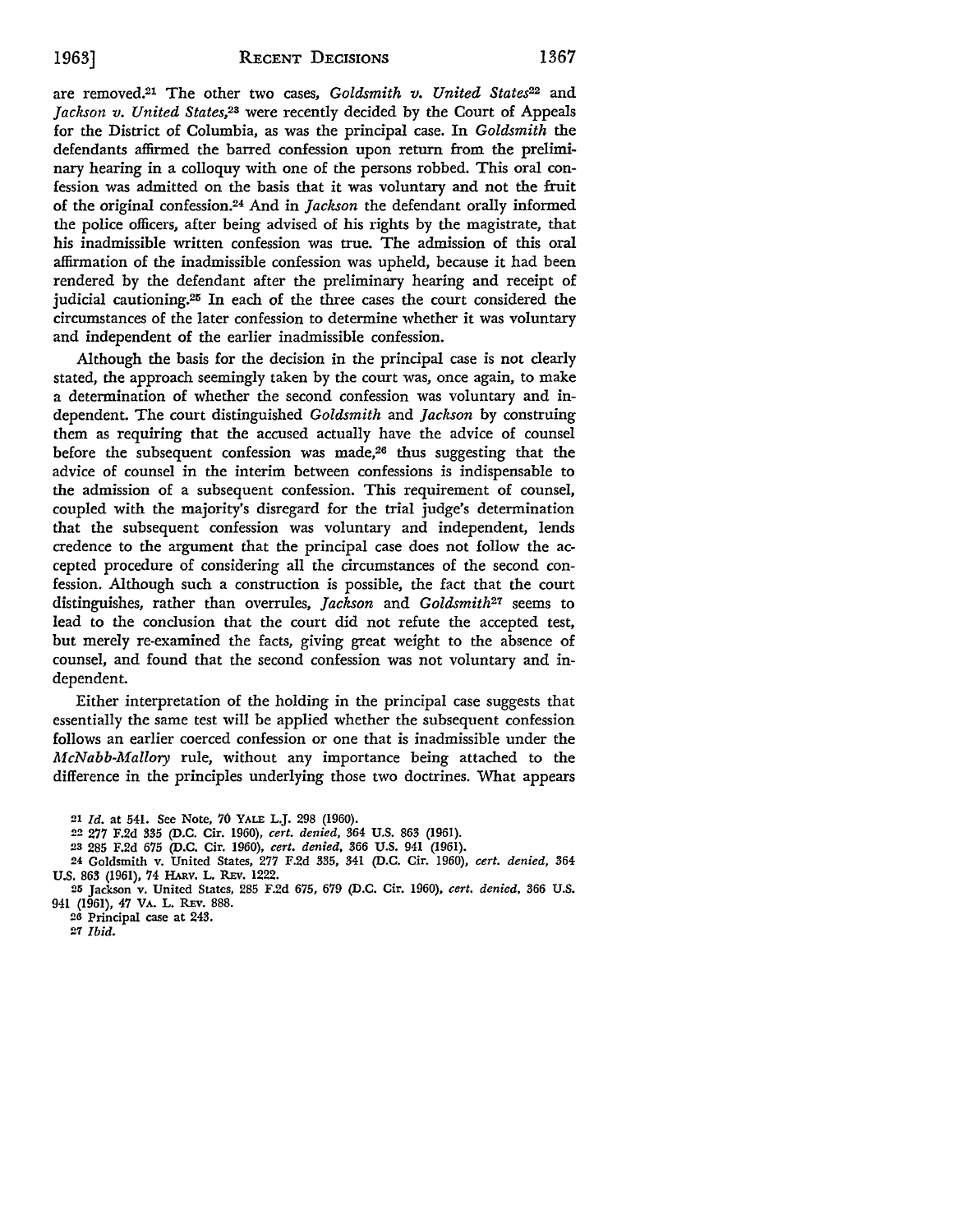to be needed is a clear statement of the thrust and extent of the *McNabb-Mallory* rule as applied to subsequent confessions. The admissibility of such subsequent confessions should not depend on their being voluntary and independent of the first confession, as in the case of confessions subsequent to earlier coerced confessions, but should be founded on the rationale underlying the *McNabb-Mallory* rule. Ostensibly, confessions obtained during a period of illegal detention are not regarded as being coerced; the exclusionary rule is directed at police procedures rather than at the effects of police procedures, thus serving general administrative purposes rather than the protection of constitutional rights.28 This **dis**tinction is significant, because it is the presence of coercion in the first confession which makes the determination of the voluntariness and independence of the subsequent confession relevant. When the initial confession is coerced the court must consider the effect that the coercion had on the defendant thereafter. Illustratively, if the subsequent confession was induced by fear of the continuation of past coercion, due process protection should be extended to prevent introduction into evidence of the later admission. However, there can be no continuation of illegal detention after the defendant has been arraigned. Thus, the only remaining rationale for using the "voluntary and independent" test in the *McNabb-Mallory* subsequent confession cases is that the accused, having confessed once, suffers a psychological disadvantage because he has let "the cat out of the bag."29 Although this reasoning has some merit, it is unlikely to prevail in view of the fact that the Supreme Court, in *Bayer,* upheld the admissibility of a subsequent confession despite this consideration. Moreover, if the earlier confession was voluntary, and inadmissible only because of the illegal detention, the argument that the accused's will to remain silent has been broken seems spurious.30 Hence, the admissibility of a confession subsequent to an earlier uncoerced confession, which is inadmissible only because of the *McNabb-Mallory* rule, should be determined by the same test which is applied to any confession not within the scope of the *McNabb-Mallory* rule.

If the "voluntary and independent" standard is deemed to be inappropriate in the *McNabb-Mallory* doctrine area, two additional problems are raised. First, what should be done about subsequent confessions when the the first confession was obtained by coercive methods during an illegal detention? Coerced confessions which are obtained during a period of illegal detention should be treated the same as any other coerced confession. If the confession made during illegal detention was coerced, then the circumstances of a confession made after arraignment should be considered

<sup>28</sup> Hogan &: Snee, *McNabb-Mallory Rule: Its Rise, Rationale* b *Rescue,* 47 GEo. L.J. 1, 7, 29 (1958).

<sup>29</sup> See, *e.g.,* United States v. Bayer, 331 U.S. 532, 540 (1947); Lyons v. Oklahoma, 322

<sup>30</sup> See People v. Jones, 24 Cal. 2d 601, 609, 150 P.2d 801, 805 (1944); Flamme v. State, 171 Wis. 501, 506, 177 N.W. 596, 598 (1920).